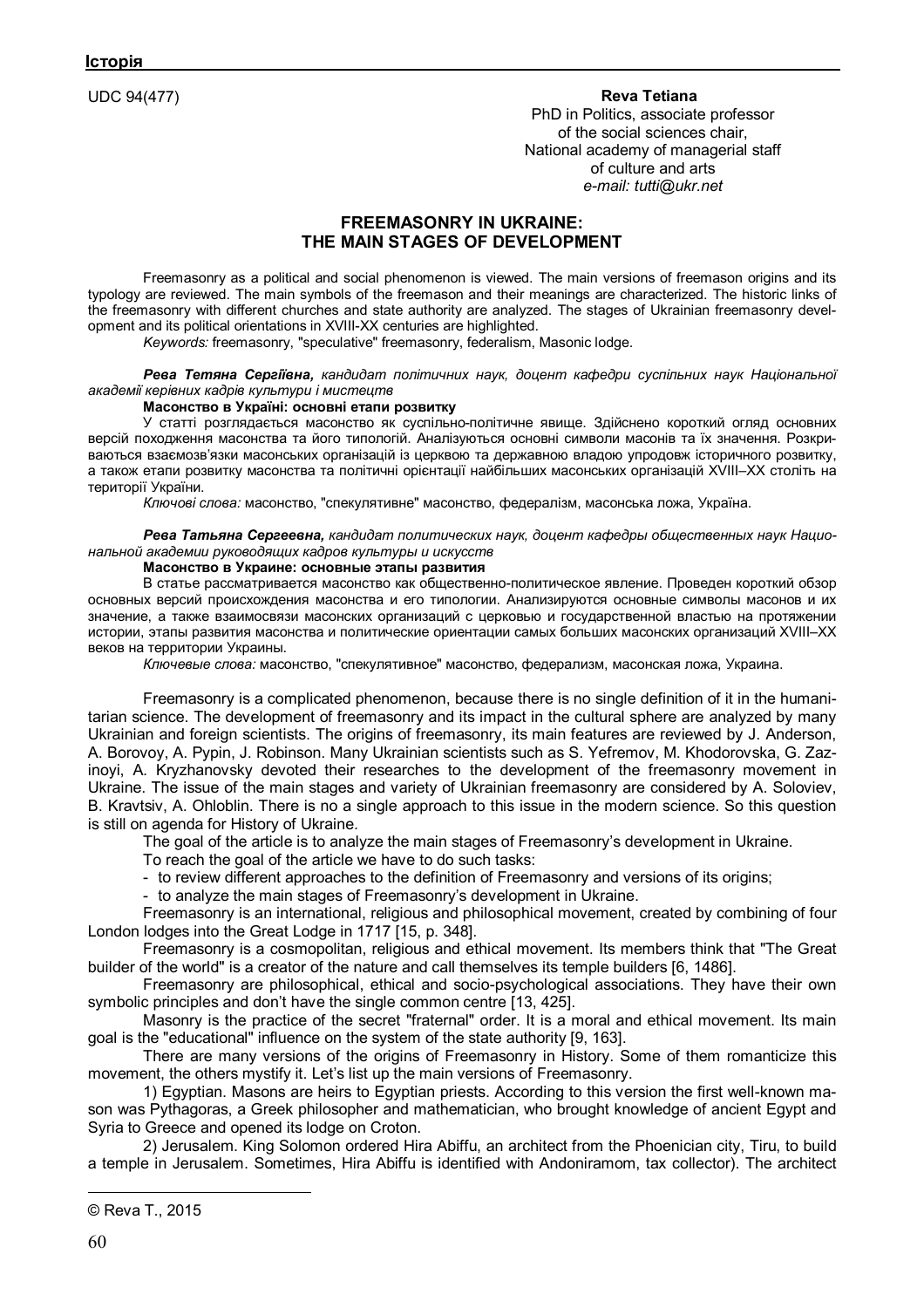# **Вісник Національної академії керівних кадрів культури і мистецтв № 3'2015**

divided workers into three groups and created special words, symbols and touches for each of them. This legend explains the origins of freemasons, their symbols and rituals [5, p. 6].

3) Roman. The Roman crafts-man associations were protomasons. They functioned as craft shops in legions.

4) The Templars. J. Robinson, English writer and historian draws parallels between Masonic lodges and the Templar Order in his manuscript. He tries to connect these two organizations. He thinks that the first Masonic lodges were established by the Templars. In October 1307, the mass arrests of members of the Knights Templar happened in France. At the same time Jacques de Molay, the last Grand Master of the Order was arrested. In 1308 the decree to arrest all the Templars in England was issued. But, it didn't have an effect on the Templars, because the most part of them had moved to Scotland. There they had an opportunity to continue their activities. J. Robinson proposes his own hypothesis. It says that in England the rebellion of 1381, led by W. Tyler and J. Ball was linked with the Templars. This hypothesis is proved by the fact that the uprising was supported by craft guilds and the rebels damaged only the land of large landowners and church lands of the John's Order, which had inherited all the Templars lands after their arrests [11].

5) German. This version says that Masons descended from the company of German masons, called "Steinmetzen".

6) Irish-Scottish. According to this version, Freemasons emerged on the basis of the Irish-Scottish monastic order. It acted in VIII – X centuries.

Norman Davies, British historian, believes that none of the above-mentioned versions have any rational arguments.

The most popular version among historians is the theory which says that the Masonic movement grew out of the medieval guild organizations such as the corporations of builders [7, p.7]. It is confirmed by the names of the movement. They are Mason, Freemasonry or frankomasony (French. Francmaçnnerie – mason) and names of organizations – lodge [6, p.1486].

S. Yefremov, the famous Ukrainian historian, philologist distinguishes two stages of Masonry. They are operative and speculative. The Operative Freemasonry existed until the XVIII century as a professional association of builders. In the XVIII century it became the "speculative" or "theoretical and symbolic" movement. The official date of its transformation is considered to be the 24th of July 1717. That day in London in the pub "Under the apple tree", the representatives of the four freemasonry lodges united and formed The Great lodge of the England or The Mother's great lodge of the world. At that meeting they elected the first Grand Master.

The Masonic ideas differed from traditional religious provisions in many aspects. The Masons recognized that Edem was in heaven, but the purpose of their activities was to build it on land. They advocated the creation of a perfect society based on justice, equality and fraternity.

The main symbols of the Freemasons are a triangle, a compass, a letter "G", a white apron, white gloves, a trowel, a round hat and a sword. A triangle and a compass are the symbols of understanding the world. Masons think that the world has a height from the North to the South, the length from the East to the West and a depth from the surface to the centre of the world. The letter "G" represents geometry. It is the highest of the sciences. A white apron and white gloves are used to indicate the sincerity and the moral purity. A trowel protects from sins (defects). A round hat symbolizes freedom. A sword means the punishment for crimes [16, 22-24].

There were two systems of Freemasonry. They are St John and St Andrew.

1) St John (Blue) is called in honor of John the Baptist. This system has three levels: a master, an apprentice and a junior apprentice.

2) St. Andrew (Red) is called in honor of St Andrew. It consists of thirty three levels. It has a variety of rituals. The followers of this system called themselves "the knights of kind action" [16, 18].

Many different secret societies are associated with Freemasons, but they are not masons. They are The Rosicrucians, The Illuminati, The martynisty, The Irrational or Egyptian Masons.

The Rosicrucians named after H. Rosicrucians, a German philosopher, a traveler of the XIV century. They promoted the ideas of Eastern religion magic cults such as kabbalizm and looked for "philosopher's stone". In the XVIII century the "Golden Rosicrucians" announced that their degree of initiation is the highest in Freemasonry because knew features of divine wisdom. The Rosicrucians considered themselves the elite of Freemasonry.

The Illuminati (enlightened) were founded in 1775 by A. Weishaupt, a German theologian and a naturalist. They advocated the revision of social relations and the abolition of social inequality. In 1784 the authority's response on such activities became mass repressions against the Illuminati and punishment for communication and cooperation with them. The results of that policy were the decline of the order and a bad reputation in society.

The Order of the Martynists is the theosophical system of L.-K. de Saint-Martin, a French mystic of the XVIII century. J.-A. Ankross, a French mystic, known under the pen-name Papyus became an active its follower. In Paris in 1891 he created Order "Superieurs Inconnus", known as the Martynists. It has been acting since that time. They are not a Masonic society, but actively cooperate with various lodges [13, 266].

Irrational or "Egyptian" Masonry was established by Earl Cagliostro or his another name Earl Saint Germain. It is characterized by a large number of freemasonry rites, mysticism and a complex of internal organization (about 90 degrees) [16, 19].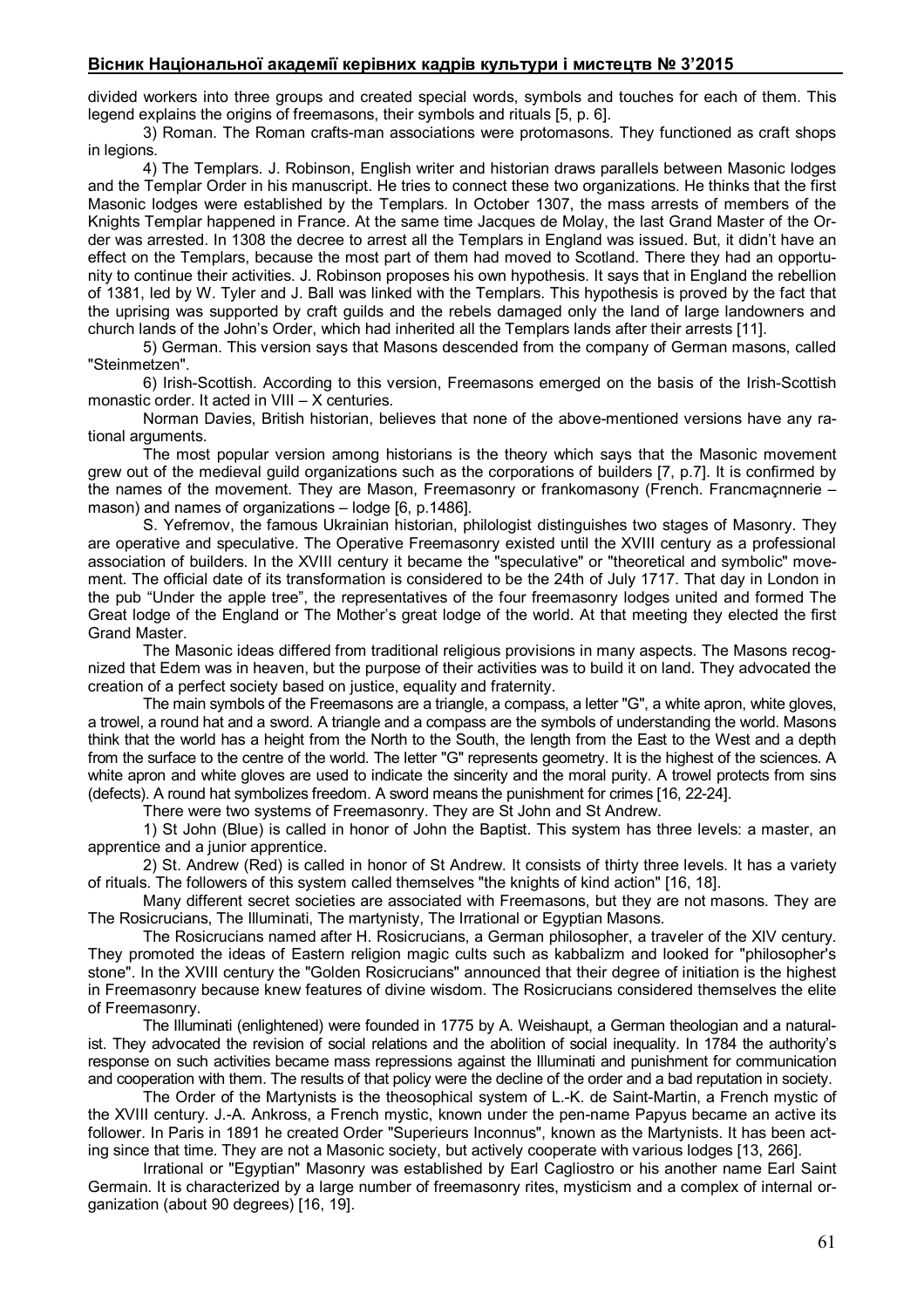The discussions, concerning the relationship of Freemasonry with the church and the state, started from the beginning of the Masonic movement. Masons status changed from a legal association to an extremist organization. Everything depended on the social and political situation in the country and the role of the church in it. In modern world space this discussion continues. It is evidenced by the variation of the status of these organizations in different countries.

The "Operational" Freemasonry wasn't persecuted by the official authorities and the church because it was the professional association of builders which took part in the construction of churches and secular buildings. Everything changed in the 18th century when the intellectual elite joined those companies and began spreading the idea of equality, solidarity, freedom and brotherhood in society.

The first wave of Freemasonry in Ukraine was in the XVIII century. M. Khodorovsky calls this period – the first wave of "political" Freemasonry. A great number of the representatives of the state elite belonged to Masonic lodges. The most famous Masons were G. Orlik, G. Keith, K. Razumovsky, A. Razumovsky, A. Razumovsky, V. Kapnist. They represented different political forces. However, they had informal contacts as members of a single association. An example of such informal communication is the case with the famous diplomat Gregory Orlik. In 1734, G. Orlik arrived on the Left Bank of Ukraine to have a talk with the Zaporizhzhia Cossacks. At the same time the order of his detention on the returning home came from St. Petersburg. That order had to be fulfilled by G. Keith, a Scottish officer, who serviced in the Russian Empire. G. Keith delayed G. Orlik, but finding out that they belonged to the same lodge, he gave G. Orlik an opportunity to escape.

In Western Ukraine the first powerful lodges appeared in Lviv. In 1747 the lodge of "Three Goddesses" was established there, but under the Catholic Church's pressure it was destroyed. There were two large Masons organizations in Lviv at the end of the XVIII century. They were the lodge of "Three White Eagles", headed by J. Clemens and the lodge of "Entire equality", headed by S. Nowakowski.

In 1767 the Austrian government created the lodge of "Three White Eagles". It acted until 1782. Its political tasks were to negotiate and to facilitate the links between the Austrian authorities and the local gentry. We can see it, looking though the membership of "Three White Eagles". Total quantity of the lodge was 115 people, 69 of them were representatives of Austria (military, civil servants). Galicia had its 40 representatives (bankers, priests, noblemen, businessmen). The others represented the third state [16, 55]. For example, G. Auersberh, the governor of Galicia and F. Hichard, the head of Lviv region were the members of the lodge [16, 56].

The local nobility and bourgeoisie dominated in the lodge of "Entire equality". So the lodge consists of 51 members, 37 of them were magnates and local noblemen. There were only 3 Austrians [16, 62]. The lodge of "Entire equality" proclaimed itself the Great East of Galicia and Lodomeria [16, 54]

There were two types of Freemasonry in Ukraine. They are Polish and Russian. The Polish one had the political character since its foundation. The main objectives of that association were the restoration of Poland in its historical borders. The lodge of "National Freemasonry" ("Wolnomularstwo Narodowe"). V. Semevsky underlines that at first Russian freemasonry was an apolitical organization. Its representatives tried to find the sense of life and were not interested in social reality. In Ukraine Masonry got popularity after the politicization of Masonic groups began [4].

At the beginning of the nineteenth century the intellectuals and the nobility began to be interested in the development of the Ukrainian people. The Ukrainian Freemasonry began the process of its formation. The most powerful lodges were "Love for the Truth" in Poltava and "United Slavs" in Kiev.

In 1818 Poltava lodge was founded by M. Novikov, the head of M. Repnin's office. Many famous writers, politicians and artists such as I. Kotlyarevsky, S. Kochubey, V. Lukashevich joined the lodge. It existed less than a year and in March 1819 it was forbidden by a special order of the king. We pay attention to this fact because the royal gendarmerie began its antimasonic policy later in August 1822. Such situation can be explained by the changes in Emperor Alexander's I political course after 1812. At the period of his father, Paul I, a number of private printers were closed. In 1799 all books with ideas of the French Revolution were banned. Since 1800 Paul I prohibited all foreign books, even notes [14, 104].

So It is the main reason why Alexander, who was the follower of Catherine's II policy, not surprising that after coming to power of Alexander I, follower course, supported the liberalization of education and culture in the Russian Empire. All universities got the autonomy which meant the right to elect rectors, deans and professors by themselves. It opened the access to the knowledge of world humanitarian science. Such policy had been implemented by 1812. Later the emperor radically changed his mind. There are several reasons for such changes. Firstly, the emperor grew away from M. Speransky. Secondly, in 1817 the Ministry of Education united with the Ministry of religion, it led to the total Christianization of the civil education. The science had to serve the Orthodox Church. Thirdly, there were many powerful "Polish" lodges in Ukraine. Russian authorities saw a potential danger in their activities [14, 106].

Kiev lodge of "United Slavs" belonged to the Grand Orient of Poland. It was founded in March 1818 and declared national and political ideas.

I. Gorbatchevski notes that the name "United Slavs" says us about the Slavic federalism (Polish, Ukrainian, Russian). The main purpose of the partnership was the emancipation of all Slavic tribes from dictatorship and united all lands in the Slavic federal Union [4]. Later those ideas were proclaimed in the documents of Cyril and Methodius brotherhood.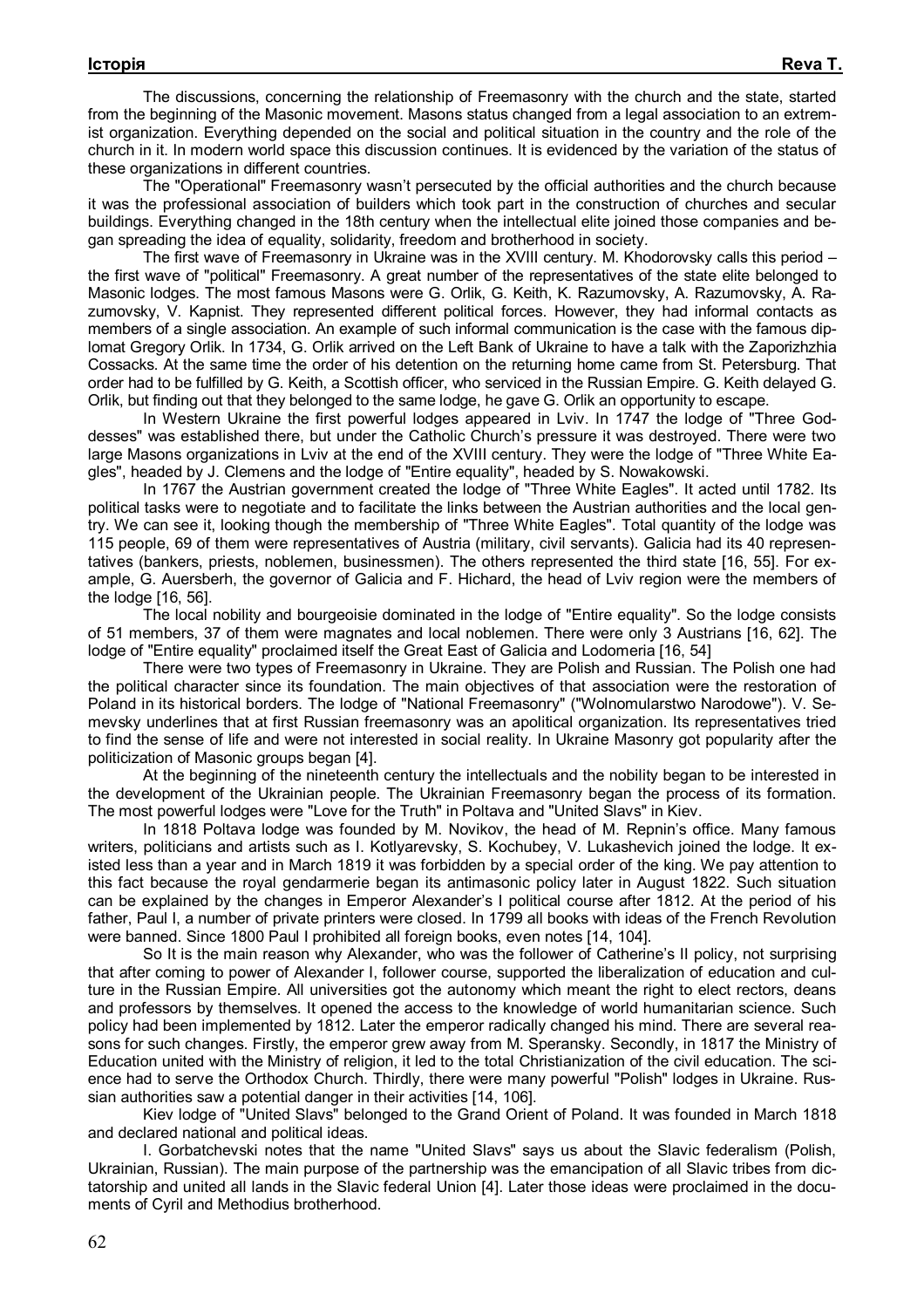## **Вісник Національної академії керівних кадрів культури і мистецтв № 3'2015**

In general, in Ukraine there was a struggle for dominance between the Federalists and the Centralists. The first ones usually defended federalism and were represented by Polish and Ukrainian secret societies. Russian nobility stated an idea of centralism. The example of such organization can be "Southern Society", headed the Decembrist P. Pestel.

Despite of that information we can't say about Ukrainian Masonry, we can only talk about Masonry in Ukraine. S. Yefremov explained such situation by the fact that Freemasonry had been spread among the gentry and nobility, but it had been remoted from the real life. Only they were interested in the peoples' needs at the end of their existence [4].

At the beginning of the XX century there were many Masonic lodges in Ukraine such as "Saint Vladimir", "Northern Lights" (Kyiv), "Renaissance", "Shevchenko" (Kharkov), "Love and Loyalty", "St. Cyril and Methodius lodge" ( Poltava), "Jordan" (Theodosius) and etc. Many well-known public and political figures such as Hrushevsky, Petliura, P. Skoropadsky belonged to Masonic lodges. At The Soviet Union period the Masons were banned, but after 1991 many of the Masonic lodges were restored in Ukraine. They are "Three columns" (Kyiv), "Phoenix of Ukraine" (Kharkov), "Mason" (Lviv), "Golden acacia" (Odessa).

In Ukraine Freemasonry appeared in XVIIIth century. There were two main stages of its development. They were "operational" and "speculative". The last one manifested in the form of the political, philosophical and cultural organizations which played a great role in the development of Ukrainian people.

### *Література*

1. Андерсон Дж. Конституція Андерсена або Давні заповіді Вільного муляра / Дж. Андерсон // Незалежний культурологічний часопис "Ї". – 2009. – № 54 [Електронний ресурс]. – Режим доступу: www.ji.lviv.ua/n54texts.

2. Боровой А. Современное масонство на Западе / А. Боровой. – К.: Серж, 2001. – 82 с.

3. Дейвіс Н. Масонство // Європа: Історія / Н. Дейвіс; [пер. з англ. П. Таращук, О. Коваленко]. – К.: Видтво Соломії Павличко "Основи", 2008. – С. 654-655.

4. Єфремов С. Масонство в Україні / С. Єфремов // Незалежний культурологічний часопис "Ї". – 2009. – № 54 [Електронний ресурс]. – Режим доступу: www.ji.lviv.ua/n54texts/jefremov1.htm.

5. Зензіна Г. Дещо про українське масонство / Г. Зензіна. – К., 2010. – 104 с.

6. Кравців Б. Масонство // Енциклопедія українознавства / Б. Кравців, О. Оглоблин. – Т.4. – С. 1483-1486.

7. Крижановська О. Масонство в Україні у другій половині XVIII – на початку ХХ ст.: автореф. дис. канд. іст. наук: 07.00.01 / Крижанівська Оксана Олегівна. – К., 1997. – 18 с.

8. Лев ХІІІ Humanum Genus (1884) // Масонство: забытые тайны / Лев ХІІІ. – М.: Крон-Пресс, 2000. – С. 457-461.

9. Политология: энциклопедический словарь / [под ред. Ю.И. Аверьянова]. – М.: Издательство Москв. комерч. ун-та, 1993. – 431 с.

10. Пыпин А. Хронологический указатель русских лож // Масонство в России / А. Пыпин. – М.: ВЕК. – С. 437-468

11. Робинсон Дж. Масонство: забытые тайны / Дж. Робинсон; [пер. с англ. В. Симакова, А. Блейз]. – М.: Крон-Пресс, 2000. – 480 с.

12. Соловьев О.Ф. Масонство в мировой политике ХХ века / О.Ф. Соловьев. – М.: Российская полит. энциклопедия (РОССПЭН), 1998. – 255 с.

13. Соловьев О.Ф. Масонство: словарь-справочник / О.Ф. Соловьев. – М.: Аграф, 2001. – 423 с.

14. Франко І. Університети в Росії // Будівничий української державності: хрестоматія політологічних статей Івана Франка / І. Франко – К.: Вид.дім "Києво-Могилянська академія", 2006. – С. 100-122.

15. Філософія політики: короткий енциклопедичний словник / [упор. В.П. Андрущенко]. – К.:Знання України, 2002. – 669 с.

16. Ходоровський М.Д. Масонство і Україна (за матеріалами діяльності вільних мулярів XVIII ст.): іст. арх. Нариси / М.Д. Ходоровський. – К., 2004. – 138 с.

#### *References*

1. Anderson, J. (2009). Constutucia Andersona abo drevni zapovidi vilnogo mulyara [Andersen Constitution or ancient precepts of Freemasonry]. Nezalejnuy culturologichnuu journal "JI", (54). Retrieved from www.ji.lviv.ua/n54texts [in Ukrainian].

2. Borovoy, A. (2001). Sovremennoe masonstvo na Zapade [Modern Masonry in the West]. Kiev: Serge [in Russian].

3. Davies, N. (2008). Masonstvo [Masonry]. Europa: istoria (Trans. from English. P. Tarashchuk, A. Kovalenko). – Type-K: Pavlichko Salome Osnovu, 654-655 [in Ukrainian].

4. Yefremov, S. (2009). Masonstvo v Ukraini [Masonry in Ukrainian]. Nezalejnuy culturologichnuu journal "JI", (54). Retrieved from www.ji.lviv.ua/n54texts/jefremov1.htm [in Ukrainian].

5. Zenzina, G. (2010). Descho pro ukrainske masonstvo [Something about Ukrainian Freemasonry]. Kyiv [in Ukrainian].

6. Kravtsiv, B., Ohloblyn, O. Masonstvo [Masonry] Encyclopedia ukrainosnavstva, (4), 1483-1486 [in Ukrainian]. 7. Kryzhanovskaya, O. (1997). Masonstvo v Ukraini y drygii polovyni XVIII – pochatok XX stolittya [Freemasonry

in Ukraine in the second half of the XVIII – early XX century]. Extended abstract of candidate's thesis. Kyiv [in Ukrainian]. 8. Lev XIII Humanum Genus (1884). Masonstvo: zabytye secrety. Moscow: Kron-Press, (2000), 457-461 [in Russian].

9. Averiyanova, Yu.I. (ed.) (1993). Polytolohiya [Political Science]: Encyclopedicheskiy slovar. Moscow: Publish-

ing Moscow. komerch. un-tete [in Russian].